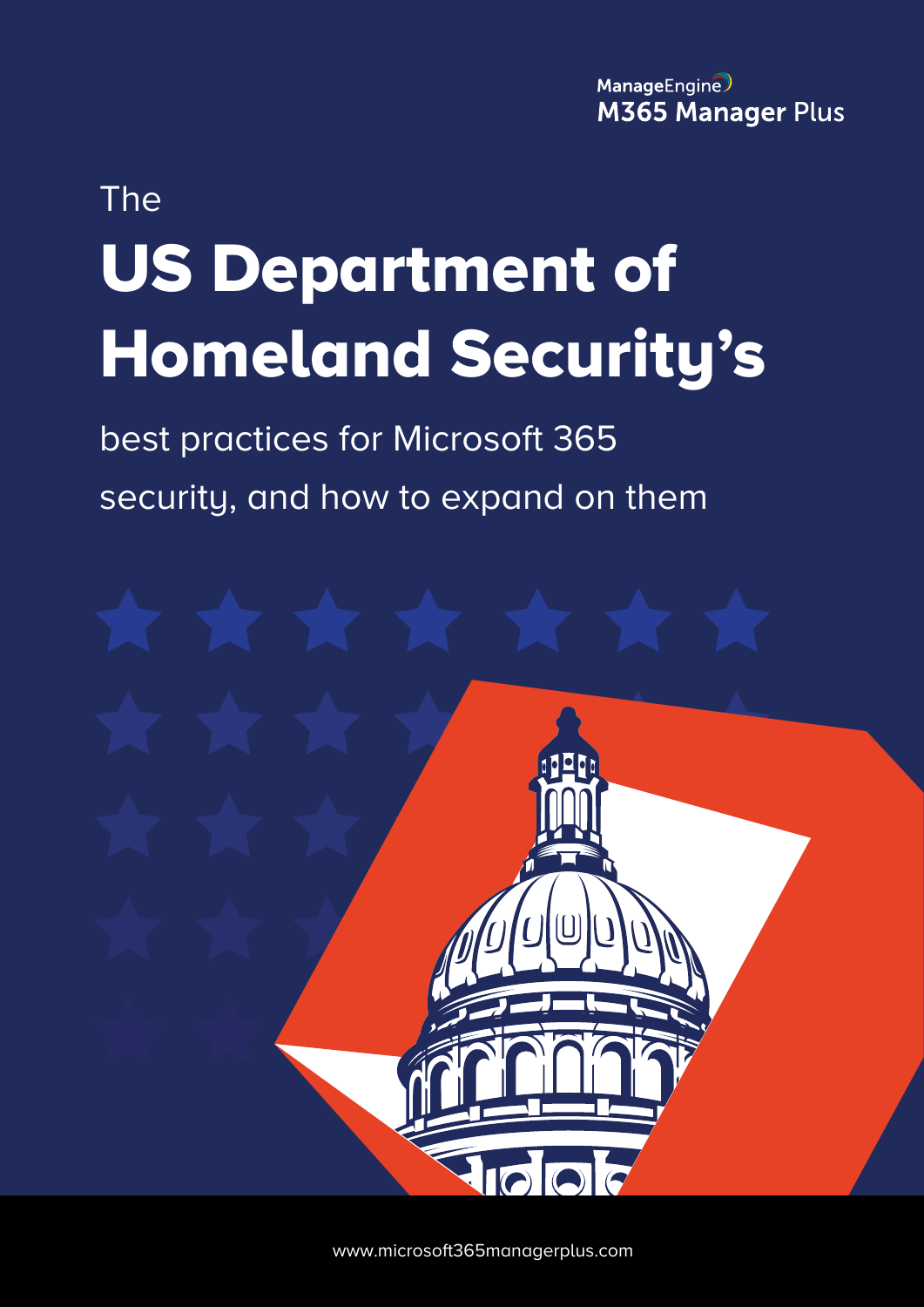## Introduction

As more organizations around the world adopt Microsoft 365, it's important to know the risks involved in this transition. The Cybersecurity and Infrastructure Security Agency (CISA) of the Department of Homeland Security (DHS) engaged with several Microsoft 365 customers who used third-party agencies to migrate to Microsoft 365 to gain a better understanding of the security posture of those customers along with the vulnerabilities they're facing post-migration.

In this analysis report, AR19-133A, the CISA discusses the cloud services configuration vulnerabilities found in the surveyed organizations. The report also recommends steps to mitigate these risks and vulnerabilities.

Microsoft 365's native tools have a number of shortcomings, which means implementing some of these best practices can be a challenge. In this guide, we'll take a closer look at these challenges and how M365 Manager Plus—ManageEngine's comprehensive Microsoft 365 [reporting,](https://www.manageengine.com/microsoft-365-management-reporting/microsoft-365-reporting-tool.html?utm_source=pdf&utm_content=mmp-dhs-ebook) monitoring, [auditing,](https://www.manageengine.com/microsoft-365-management-reporting/microsoft-365-auditing-tool.html?utm_source=pdf&utm_content=mmp-dhs-ebook) [managing,](https://www.manageengine.com/microsoft-365-management-reporting/microsoft-365-management-tool.html?utm_source=pdf&utm_content=mmp-dhs-ebook) and [alerting solution](https://www.manageengine.com/microsoft-365-management-reporting/microsoft-365-alerts.html?utm_source=pdf&utm_content=mmp-dhs-ebook)—makes it easy to implement these best practices. We'll also discuss how to go beyond CISA recommendations to enhance the security of Microsoft 365 environments.

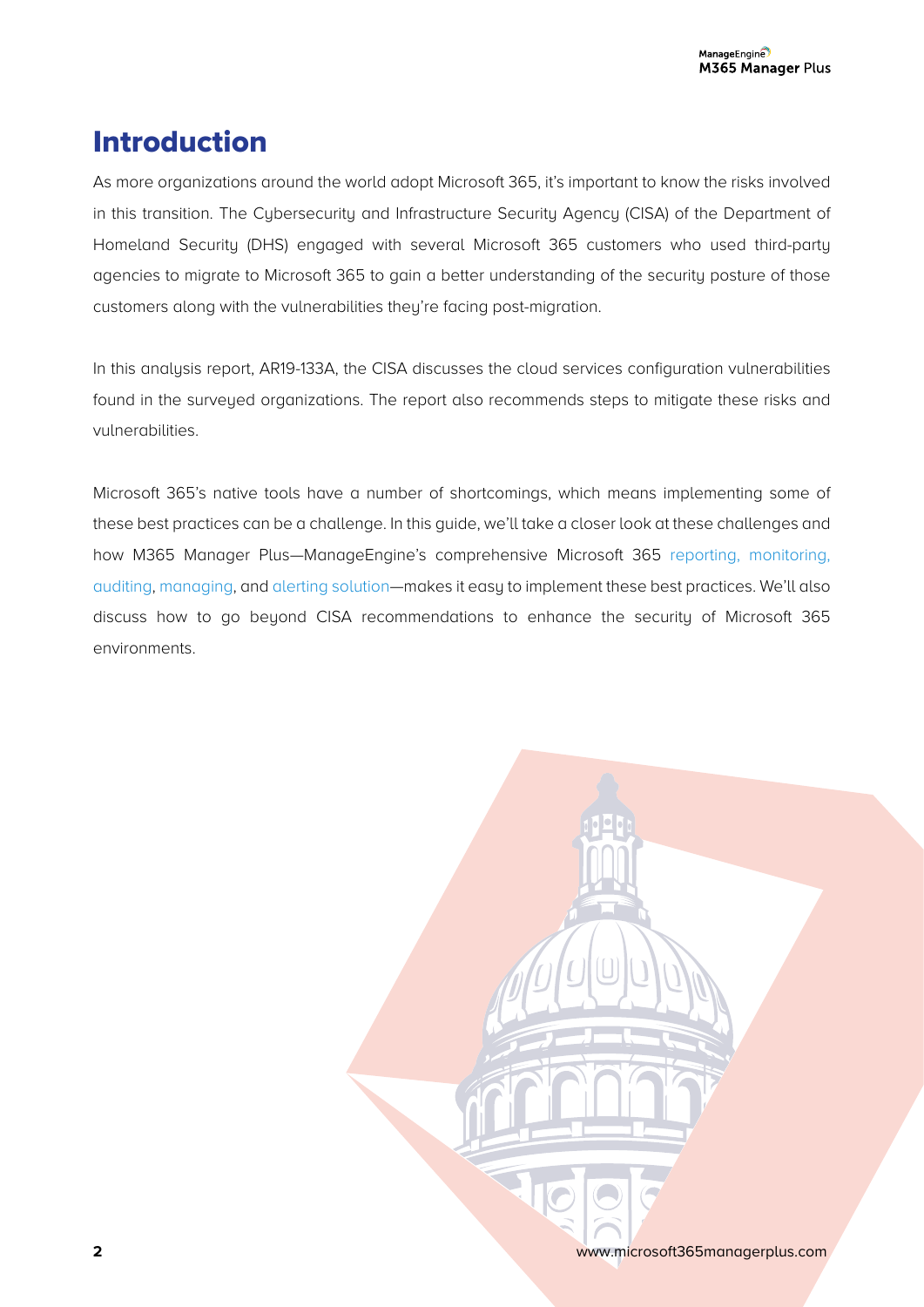# Configuration vulnerabilities highlighted by the CISA

According to the CISA, organizations that used a third party for Microsoft 365 migration suffered from a weakened security posture at some point post-migration. On top of this, the majority of these organizations didn't have dedicated security teams for their cloud services, which led to user accounts and mailboxes being compromised.

The configuration vulnerabilities highlighted in the report include:how to go beyond CISA recommendations to enhance the security of Microsoft 365 environments.

#### **Admin accounts do not have multi-factor authentication (MFA) enabled by default:**

The Global Administrator role possesses the highest administrator privileges for an Microsoft 365 tenant. This is the most powerful role as they are the only admin role that can assign other admin roles. By default, MFA is disabled for these crucial accounts. As Microsoft 365 platforms increase in popularity among hackers, this vulnerability could be an opening for attackers.

#### **Mailbox auditing and unified audit logging is disabled:**

Mailbox auditing is an important aspect of securing an Microsoft 365 environment as it helps in tracking the actions performed by mailbox owners, delegates, and admins. Organizations that migrated to Microsoft 365 before January 2019 won't have this feature enabled by default in their Microsoft 365 environment.

Unified audit logging is also disabled by default, which means that an admin has to enable this before running queries about events in Exchange Online, Azure Active Directory (AD), OneDrive for Business, and other Microsoft 365 services.

#### **Password sync is enabled:**

With Azure AD Connect, admins can create identities in Azure AD from on-premises AD, or match previously created Azure AD identities with their on-premises AD identities. One method of authentication in Azure AD is password sync.

By enabling this option, the on-premises AD account's password overwrites the password in Azure AD. This practice can be dangerous, because if an on-premises AD account is compromised, the hacker will also have access to any synced cloud services.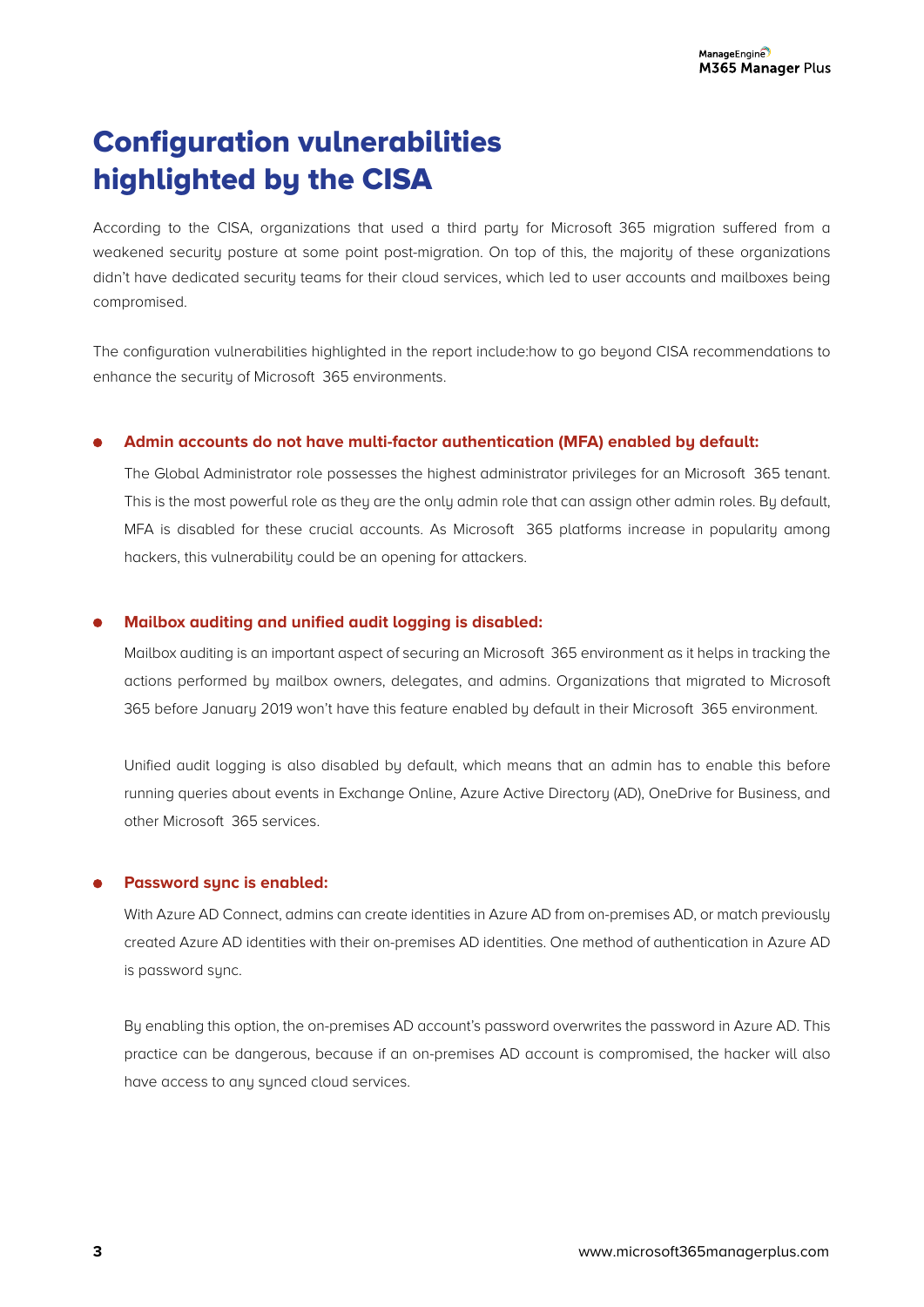#### **The latest authentication methods aren't compatible with legacy protocols:**

Microsoft 365 uses Azure AD as the authentication method for Exchange Online. However, some of the protocols associated with Exchange Online, including POP3, IMAP, and SMTP, do not support modern authentication methods like MFA.

Though these older protocols can be disabled at the tenant or user level, organizations using older email clients often have to stick with them. This means the only thing standing in a cyberattacker's way is the account's username and password.

### Microsoft 365 security best practices

The CISA's report suggests five best practices to mitigate the vulnerabilities discussed above:

#### **Enable MFA:**

Setting up MFA is a crucial step in fortifying the security of all administrator accounts. Organizations need to decide on various aspects of MFA, including which second factor should be used and which accounts should be MFA-enabled, before implementing it.

Microsoft 365 provides the option to configure MFA, but its UI is not very user-friendly. To enable MFA, admins need to move between different tabs to select users and configure settings. M365 Manager Plus, on the other hand, simplifies this task by allowing admins to configure MFA for multiple users from a single console in just a few clicks. Admins can configure multiple tenants and configure MFA for users belonging to any of the tenants from the same console.

[Learn how](https://www.manageengine.com/microsoft-365-management-reporting/kb/enable-mfa-and-sso-for-microsoft-365.html?utm_source=pdf&utm_content=mmp-dhs-ebook) to configure MFA for Microsoft 365 using M365 Manager Plus.

#### **Enable unified audit logging:**

Using unified audit logs, admins can search for events occurring in all of the services within their Microsoft 365 environment.

Even after enabling unified audit logs, Microsoft 365's native tools are insufficient for performing security audits and investigations. The 90-day log storage limitation forces admins to export and save audit logs in external locations. Aside from increasing admins' workloads, this takes up a large amount of storage space in organizations' databases.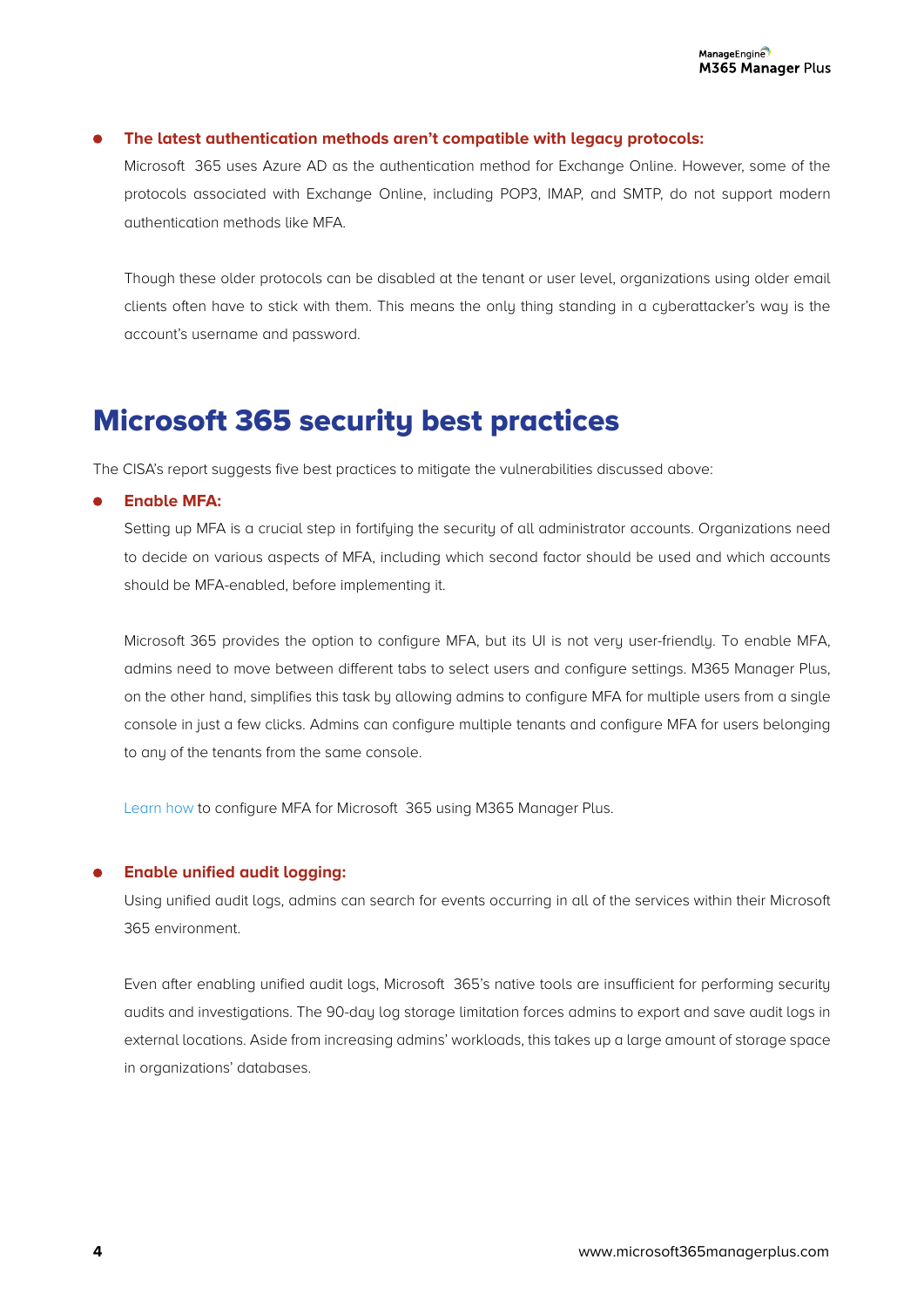M365 Manager Plus overcomes this limitation with:

- Indefinite log storage: Audit logs are not only stored indefinitely, but are also easy to access during compliance audits and security investigations.
- [Audit log archival:](https://www.manageengine.com/microsoft-365-management-reporting/microsoft-365-audit-logs-archiving.html?utm_source=pdf&utm_content=mmp-dhs-ebook) Audit logs are placed in an archive at the admin's convenience, and admins can restore deleted audit logs in a single click.

Learn more about M365 Manager Plus' [auditing feature,](https://www.manageengine.com/microsoft-365-management-reporting/microsoft-365-auditing-tool.html?utm_source=pdf&utm_content=mmp-dhs-ebook) and see how to create [custom audit views.](https://www.manageengine.com/microsoft-365-management-reporting/kb/microsoft-365-audit-report-views-tips-and-tricks.html?utm_source=pdf&utm_content=mmp-dhs-ebook)

#### **Enable mailbox auditing for every user:**

Starting in 2019, Microsoft has changed the default mailbox auditing status to enabled. Most securityconscious organizations that migrated to Microsoft 365 before 2019 will have enabled mailbox auditing for all accounts using PowerShell.

For those organizations that migrated before 2019 and haven't enabled mailbox auditing yet, this is where M365 Manager Plus' management feature comes in handy. In just a few clicks, administrators can easily enable auditing for any number of mailboxes.

[Learn how](https://www.manageengine.com/microsoft-365-management-reporting/kb/how-to-enable-exchange-online-mailbox-auditing.html?utm_source=pdf&utm_content=mmp-dhs-ebook) to enable Exchange Online auditing using M365 Manager Plus.

#### **Ensure proper planning and correct configuration of Azure AD password sync:**

In hubrid environments, admins need to be careful when configuring Azure AD Connect to sunchronize onpremises user identities with the cloud. Though Microsoft has disabled the capability to sync certain admin accounts since October 2018, the CISA is concerned that some privileged accounts may have been synced before this.

#### **Limit the number of legacy email protocols or disable them completely:**

The CISA report suggests that many users still use email clients that work on old protocols such as POP3, IMAP4, and SMTP. Admins can block these clients from connecting by using Azure AD conditional policies or Exchange Online authentication policies. This will persuade users to switch to more secure clients that support modern authentication.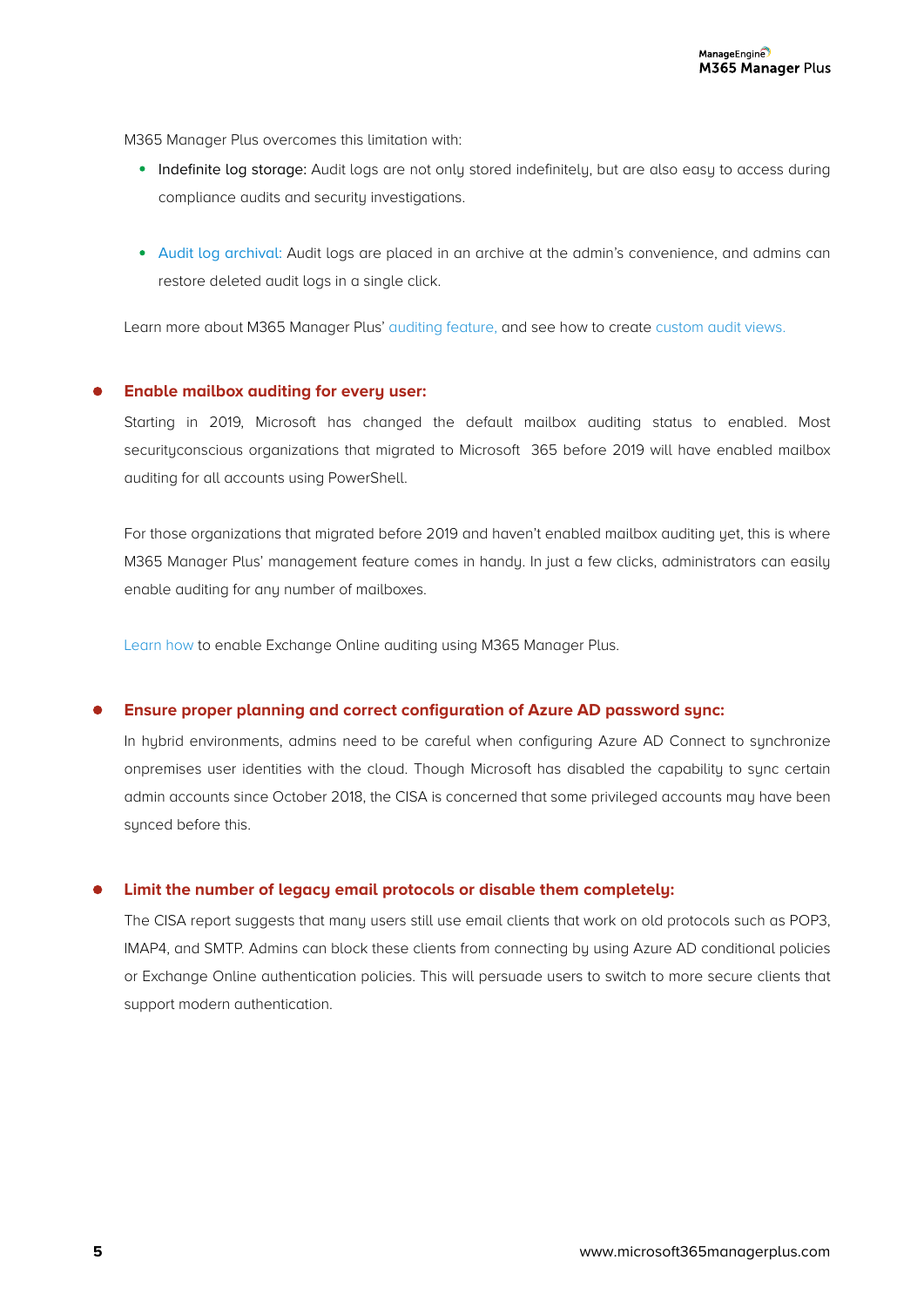## Securing Microsoft 365: Going beyond CISA recommendations

The CISA recommendations above are only basic steps for securing organizations moving to Microsoft 365. Admins need to implement measures beyond these recommendations to ensure comprehensive security for their Microsoft 365 environment.

#### **Enable spam and malware detection**

Of all the messages sent to Microsoft 365 inboxes in a single month, on average about 55 billion are spam or bulk emails, and 20 million contain some form of malware. detection can help admins stop threats before they get a foothold in their Microsoft 365 environment.

Using M365 Manager Plus, admins can comprehensively monitor all inbound and outbound traffic in their Exchange Online environment, and get scheduled reports on spam and malware detections. Admins can also set alert notifications for early detection so they can take immediate steps to remediate any issues that arise.

#### **Remove suspicious auto-mail forwarding**

Auto-mail forwarding is potentially dangerous as it can result in sensitive information leaving the organization— whether that was the intention or not. If hackers gain access to an Microsoft 365 account, they can set up forwarding rules to learn how an organization works before executing an attack. Forwarding rules are immune to the usual threat response measures, like password resets, and if left unchecked, they allow hackers to continue collecting confidential data for as long as they want.

Using M365 Manager Plus' Mailboxes with External Mail Forwarding report, admins can view the list of user accounts with mail forwarding in place, along with the address emails are being forwarded to. Admins can also perform management actions from within the report itself, allowing them to [easily view and disable](https://www.manageengine.com/microsoft-365-management-reporting/kb/disable-email-forwarding-to-external-email-address.html?utm_source=pdf&utm_content=mmp-dhs-ebook) [external email forwarding f](https://www.manageengine.com/microsoft-365-management-reporting/kb/disable-email-forwarding-to-external-email-address.html?utm_source=pdf&utm_content=mmp-dhs-ebook)or all users who have enabled this capability.

#### **Track mobile devices connected to Microsoft 365**

Hackers often connect their mobile devices to compromised accounts in order to send and receive emails from them. Admins should regularly evaluate their Microsoft 365 setup to look for any unauthorized devices connected to users' Outlook Web App.

M365 Manager Plus' Mobile Devices report displays all the mobile devices that are configured to synchronize with users' Microsoft 365 mailboxes. It provides information including username, device name, device type, device ID, first sync, and device IMEI number.